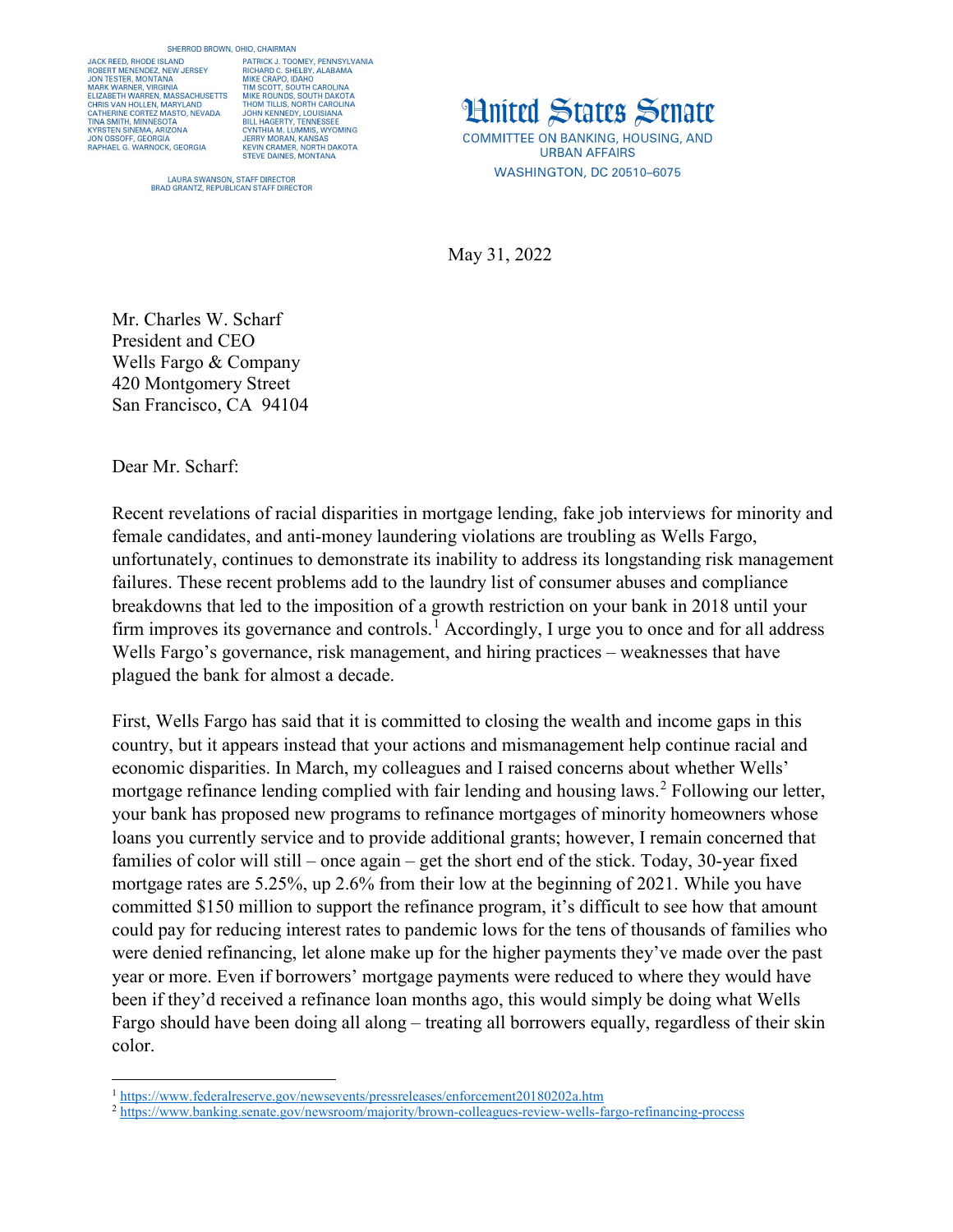Concerns about discrimination have also surfaced with respect to hiring. Last week, *The New York Times* reported your bank conducted fake interviews of Black and female applicants to give the false impression of improving diversity within its ranks.<sup>[3](#page-1-0)</sup> This is not the first time Wells Fargo employees have raised concerns about discriminatory treatment. In 2020, Wells Fargo settled a claim with the Department of Labor for discriminating against over 30,000 Black applicants for banking, sales, and support positions.<sup>[4](#page-1-1)</sup> In 2017, Wells Fargo settled a lawsuit brought by Black financial advisers for racial discrimination, paying \$36 million to hundreds of aggrieved employees.<sup>[5](#page-1-2)</sup>

Wells Fargo's ongoing, failed efforts to combat lending discrimination and increase diversity within its ranks raise questions about your ability to fix the myriad internal controls, risk management, and general governance issues that have been a problem for nearly a decade. Last Friday, the Securities and Exchange Commission also fined Wells Fargo's broker-dealer business \$7 million for anti-money laundering violations arising from the failure to properly implement and test a system designed to prevent suspicious activity related to money laundering, terrorist financing, and other illegal financial transactions.<sup>[6](#page-1-3)</sup> In September 2021, the Office of the Comptroller of the Currency fined Wells Fargo \$250 million for failing to pay back wronged customers and take corrective actions to improve the execution, risk management, and oversight of its lending loss mitigation program.<sup>[7](#page-1-4)</sup>

Despite these failures, Wells Fargo made \$21.5 billion in 2021 and announced a plan to double dividends and buyback \$18 billion in stock between third quarter 2021 and second quarter 2022. You received \$24.5 million last year in total compensation, which included a 20 percent increase from 2020. As noted in the 2022 Wells Fargo proxy statement, your total annualized compensation exceeded 290 times the median Wells Fargo employee estimated annual total compensation of \$73,578.

Wells Fargo's continued inability to manage the basic requirements of serving its customers means that consumers, investors, and employees continue to pay the price. It is clear that Wells Fargo still has a long way to go to fix its governance and risk management before it should be allowed to grow in size. It is unacceptable that after years of failed attempts, nothing seems to have improved. I expect you to have a plan to finally reform the firm's risk management, internal controls, and governance structures so that your firm rights past wrongs and lives up to the many promises that Wells Fargo has made to its customers and their communities.

l

<sup>3</sup> <https://www.nytimes.com/2022/05/19/business/wells-fargo-fake-interviews.html>

<span id="page-1-1"></span><span id="page-1-0"></span> $4\overline{Id}$ .

<span id="page-1-2"></span><sup>5</sup> *Id.* 

<span id="page-1-3"></span><sup>6</sup> <https://www.sec.gov/news/press-release/2022-85>

<span id="page-1-4"></span><sup>7</sup> [https://www.occ.gov/news-issuances/news-releases/2021/nr-occ-2021-](https://www.occ.gov/news-issuances/news-releases/2021/nr-occ-2021-95.html#:%7E:text=WASHINGTON%E2%80%94The%20Office%20of%20the,violations%20of%20the%202018%20Compliance)

[<sup>95.</sup>html#:~:text=WASHINGTON%E2%80%94The%20Office%20of%20the,violations%20of%20the%202018%20Compliance](https://www.occ.gov/news-issuances/news-releases/2021/nr-occ-2021-95.html#:%7E:text=WASHINGTON%E2%80%94The%20Office%20of%20the,violations%20of%20the%202018%20Compliance)